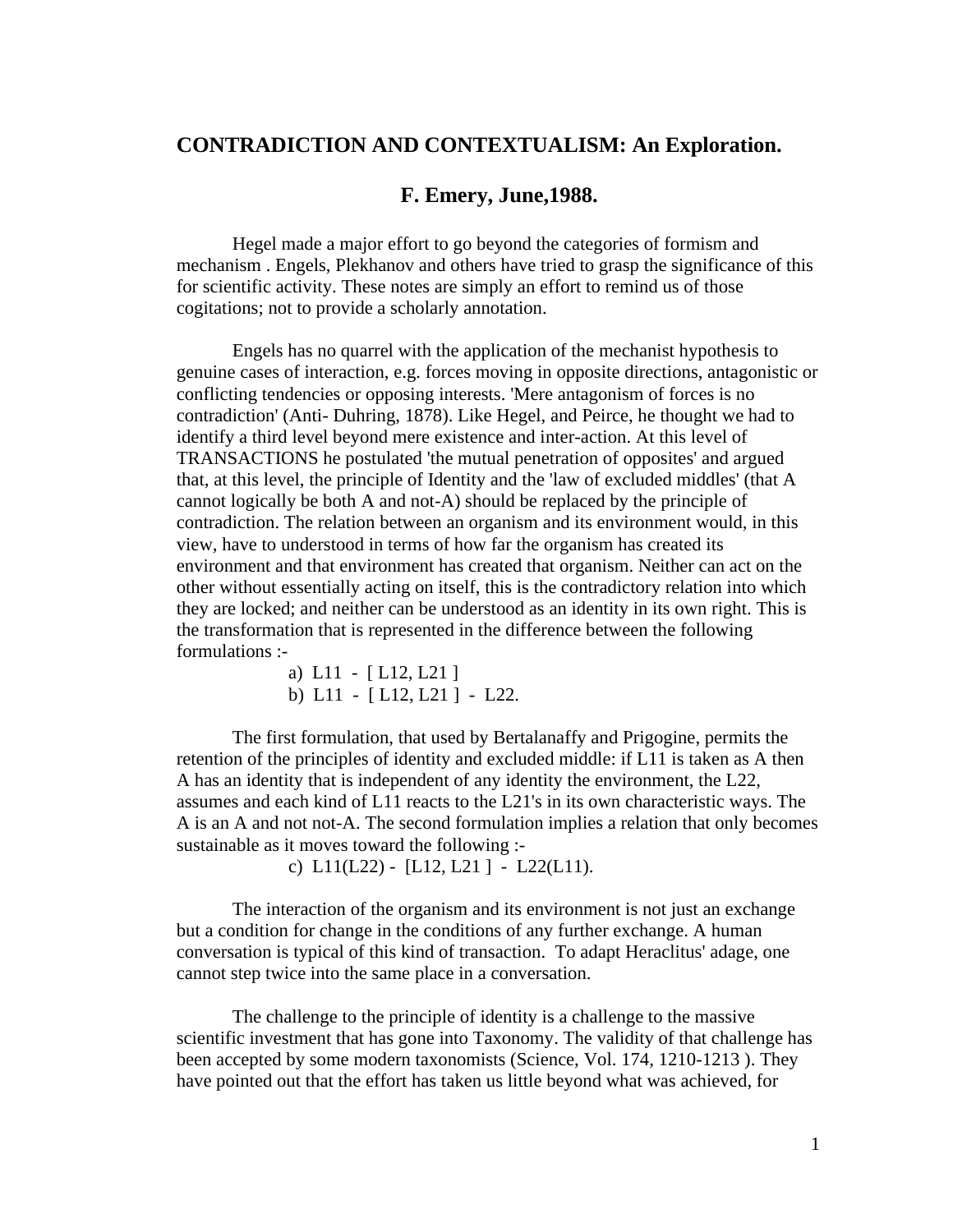practical purposes, by pre-literate societies, it has served almost no practical purpose and "has helped us only to a limited extent in understanding the functioning of ecosystems , a problem that is of crucial importance for human survival" (p1212). The principle of identity on which taxonomy is based itself rests on the concepts of substance and attribute and the logic of subject- predicate propositions. The concept of unity of opposites requires a logic of relations within which subject- predicate propositions are but one species. This was the first task that Peirce set for himself.

By far the most critical implications of the reformulation arise from the notion of internal contradictions - primarily conceived of as internal to the ecosystem formed by the organization and its environment rather than internal to the organism or the environment considered in isolation.

Traditional explanations of development have been Aristotle's transformation model and Darwin's variational model. In Aristotle's model each life form has an immanent essence which unfolds its potentialities over time, e.g. the acorn growing into an oak. The sufficient conditions for this development are in the essence and the environment is reduced to providing, more or less at random, some of the necessary conditions. Thus, for the acorn, soil, sunshine and rain are co-producers but only the acorn has the potential of becoming an oak.

Darwin's hypotheses radically changed our view of development but with its reliance on the mechanism of chance trial- and -error it seeks to define the environment without reference to the organism ; the environment with its own processes of change is a given to which the organisms must adapt or perish. The history of evolution is the history of how randomly mutating organisms have adapted in a changing world.

The model we have proposed makes no prior assumption about which, in any change process, is the cause and which the effect, which the source of the sufficient conditions for change. This and the contradictions in the ecosystem relations opens the way for non-linear processes of change of the kind that Thom has tried to map in catastrophe theory.

A process of change initiated or set off by one of the correlative terms, organism or environment, may set off processes in the other that overwhelm the initiating changes - distorting or even reversing the direction of those first changes. Non-linear dynamics are not the sort of processes that emerge from the studies of the experimental physical sciences. In those sciences the tradition is that of controlled isolation. The matter under study is isolated under laboratory conditions and subjected to controlled variation of possible correlates.

Success lies in finding linear relations. Since Willard Gibbs introduction of the phase rule this constraint has not prevented the systematic study of the emergence of qualitative changes in mutually determining heterogeneous chemical mixtures - a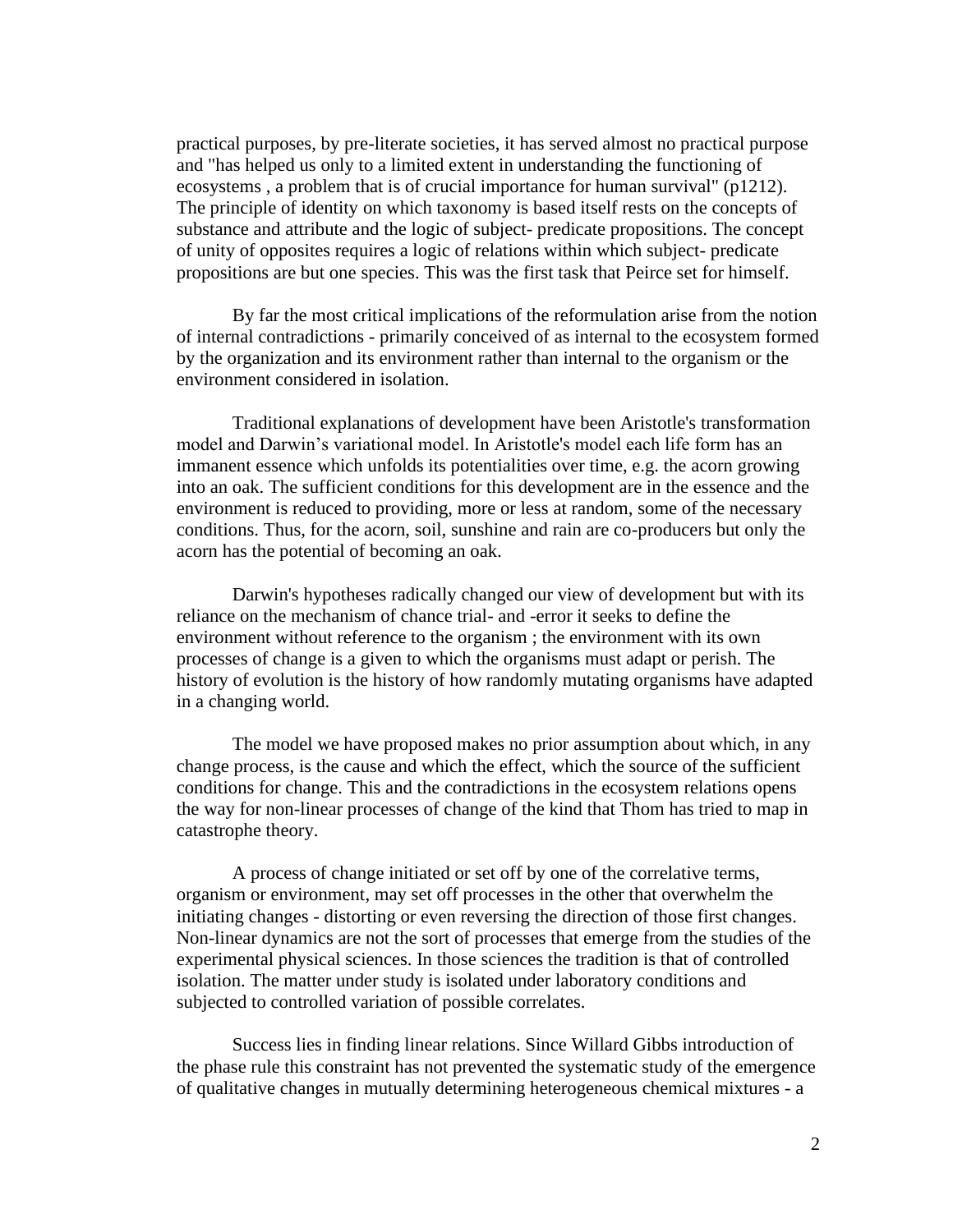problem similar to that we have posed. It is possible that these phase changes always reflect a restructuring of one or more of the terms to a degree that changes their relation. This seems to be implied in Engels assertion, 'as a law of nature' that quantitative changes lead to qualitative changes, and vice versa. One does not have to accept this as a universally true proposition in order to realize its value as a rule of enquiry : that any observed phase change should be investigated as a possible change in the relation between the correlates, a change which is probably related to structural changes in one or both of the correlates. Similarly a change in phase should alert us to the possibility that quantitative change is being indicated in different ways (e.g. consumption of sulfuric acid was for over one hundred years a splendid index of industrial activity; now, with the emergence of polymer chemistry ethylene consumption has become the prime indicator).

The most difficult to grasp of Engel's three 'laws' is that of 'negation of negation' - the Hegelian triad of thesis- antithesis - synthesis - as the general model of change. It is a proposition that reeks of metaphysics and theology. Engels was not concerned with just any sort of change. He was not concerned with the changes arising from interaction and with which our linear models have coped so well. His concern was with developmental changes arising from transactional relations. The same concern that drove Peirce into semiotics.

If we try, as any scientist must, to identify the appropriate 'unit of analysis' in transactional relations then it is not possible to stop with a unit of just two steps e.g. cause- effect or stimulus- response.

If each of the correlates has within it something of the other, i.e. the basic terms are L11(L22) and L22(L11) and not just L11 and L22, then some interesting features emerge. In the first place an action arising from one of the correlates is not completed when a reaction is produced in the other. It only approaches completion as the reaction confirms ( or disconfirms) that it was correctly predicted by the 'internalized other'. Whether it is confirmed or disconfirmed can be established only from the reaction to the reaction. We are talking here of a minimum of three steps for the basic unit of analysis :-

> a) the first step which is acting on an hypothesis about how the other will react (what Peirce would call abduction).

b) the second step which is not just a reaction to the initiating action but also to the premises of that action ( the assumptions about the other that seem to be implied in that particular choice of action).

c) the third step which communicates by action, or inaction, whether the message sent in the second step has been accepted.